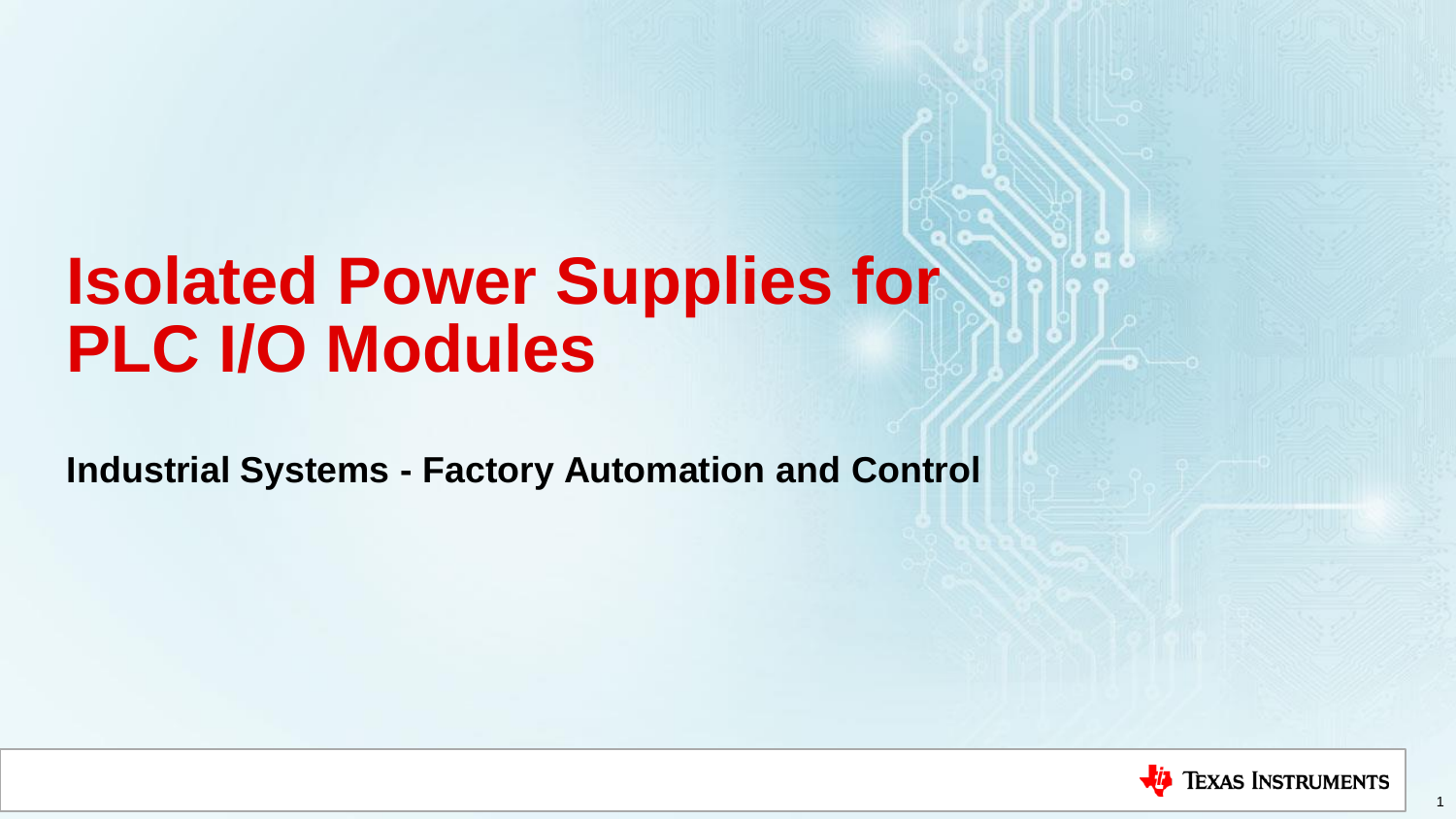### **Agenda**

- Where and why?
- What are my choices?
- Fly-Buck How does it work, what is important?
	- Working principle
	- Why duty cycles of 40-60% should be chosen
	- Effects of leakage inductance

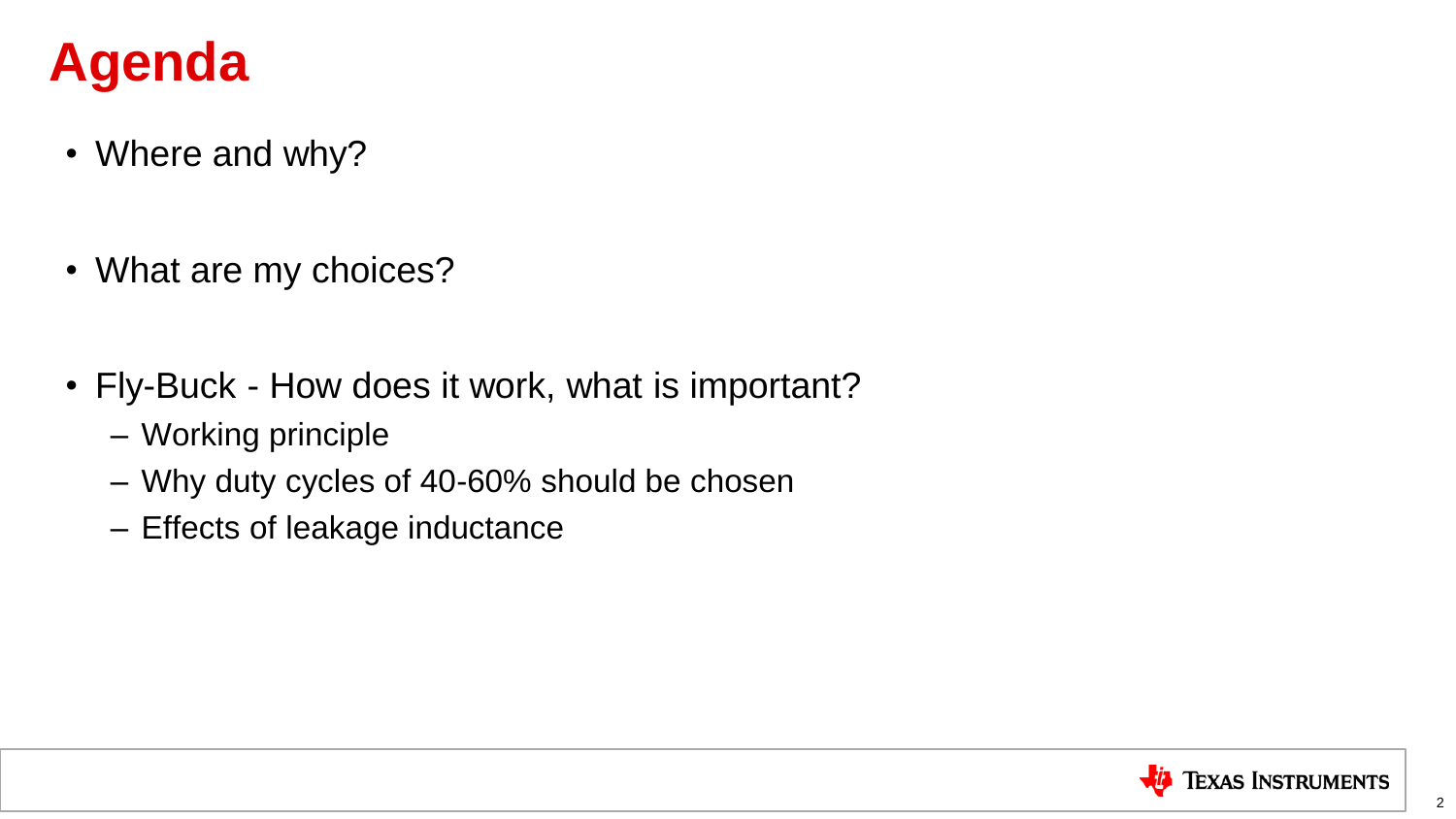### **Where and why?**

- Where: PLC modules where only limited power is required (1-4 W)
- Why: Isolated supplies for Multiplexer, Amplifier, ADC, Reference, Isolator



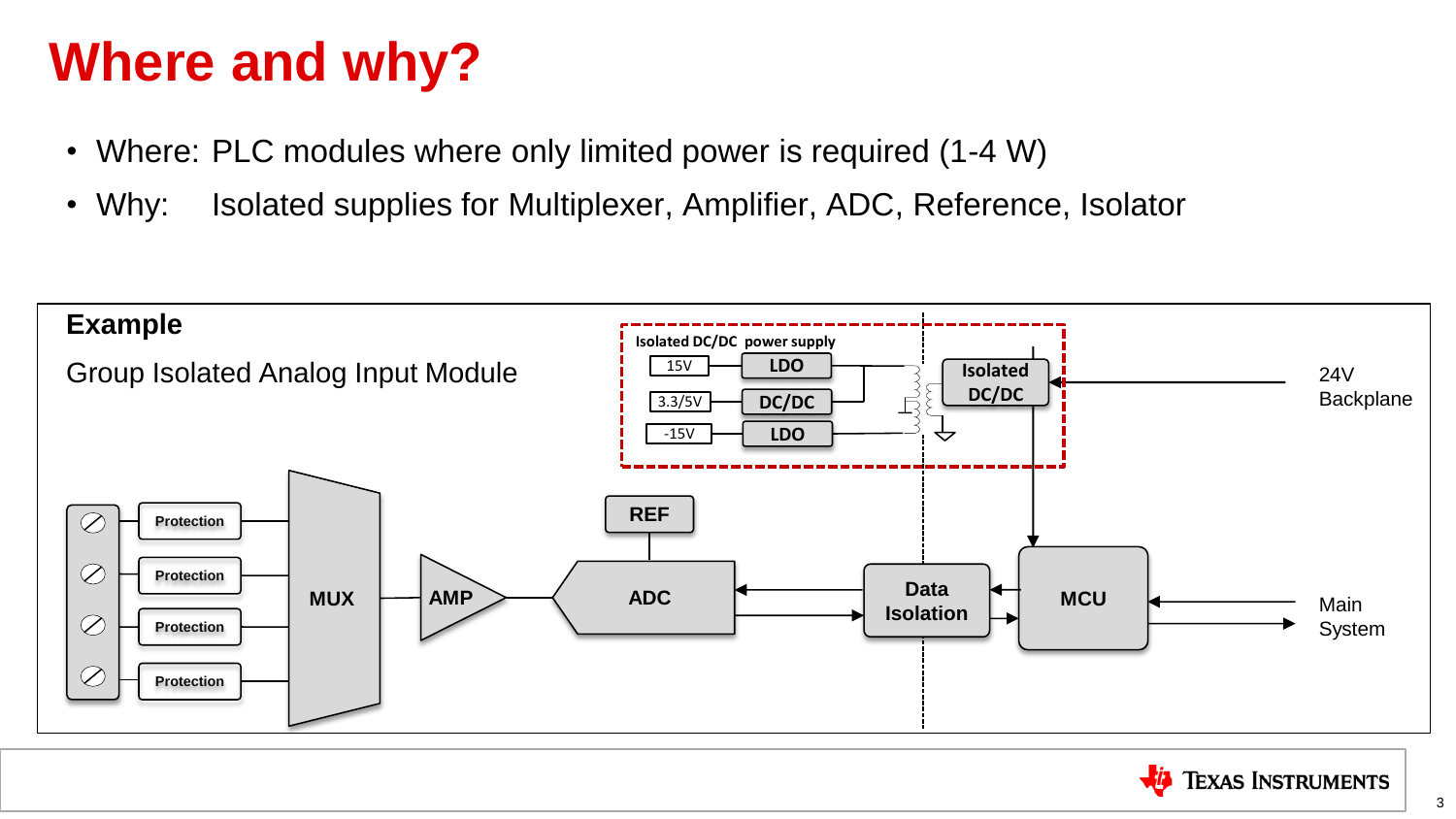### **What are my choices?**

- Push-Pull (SN650x)
	- + Simple to use
	- + Low cost
	- No regulation (especially critical for transformers with high turn ratios)
- Flyback (UCC28xxx)
	- + Mid power (5W-100W)
	- + Single primary switch
	- $+$  Wide  $V_{in}$  range
	- + Good regulation (if secondary side regulated)
	- Needs optocoupler

<span id="page-3-0"></span>Active Clamp, Half & Full Bridge oversized for power requirements (mostly used for >50W)

- Fly-Buck (LM5xxx, TPS55010)
	- + Low power (<10W)
	- + Primary side regulation (no optocoupler)
	- + Non-isolated + isolated outputs
	- + Wide input range
	- Bad regulation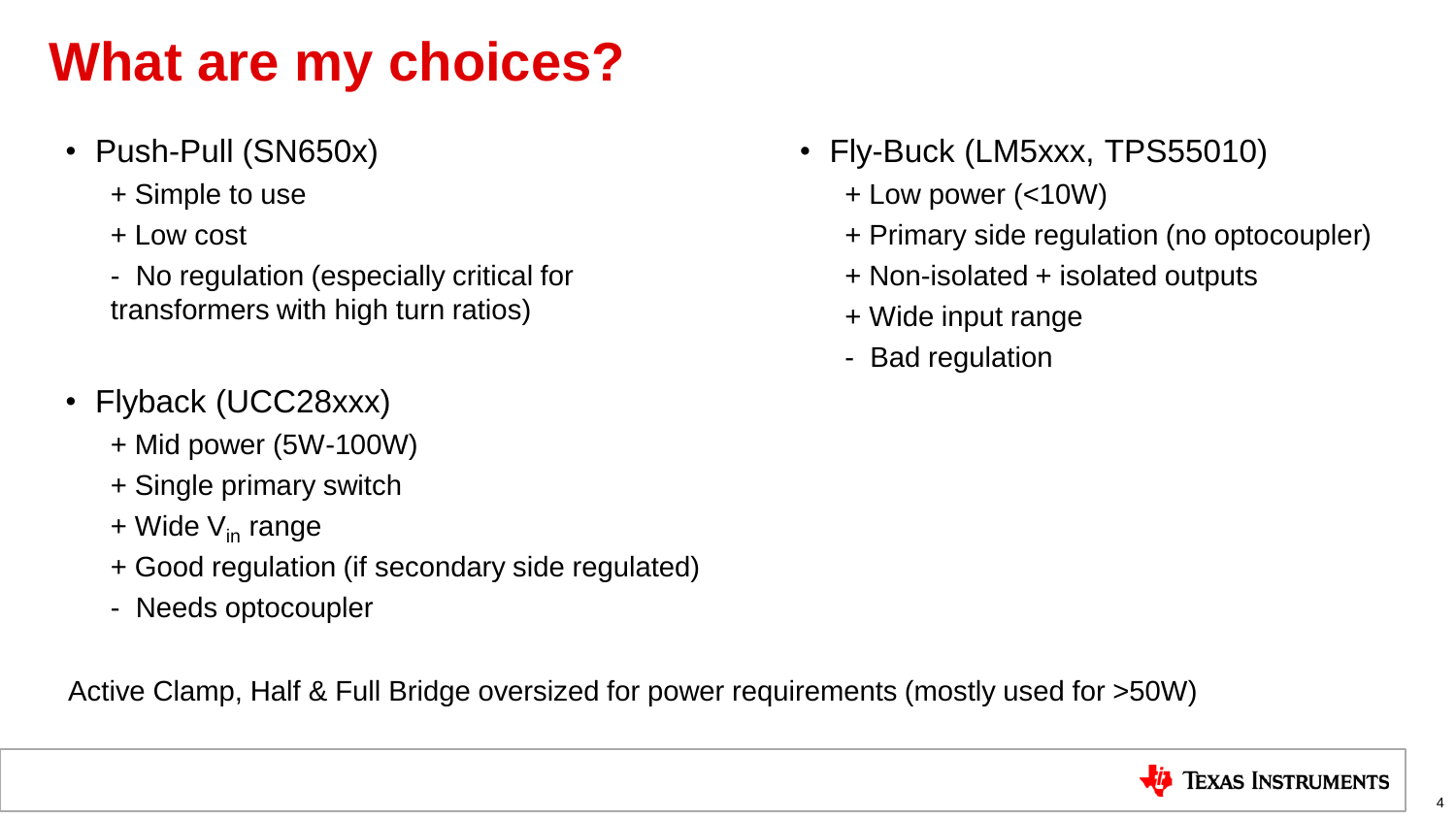# **Fly-Buck – How does it work, what is important?**

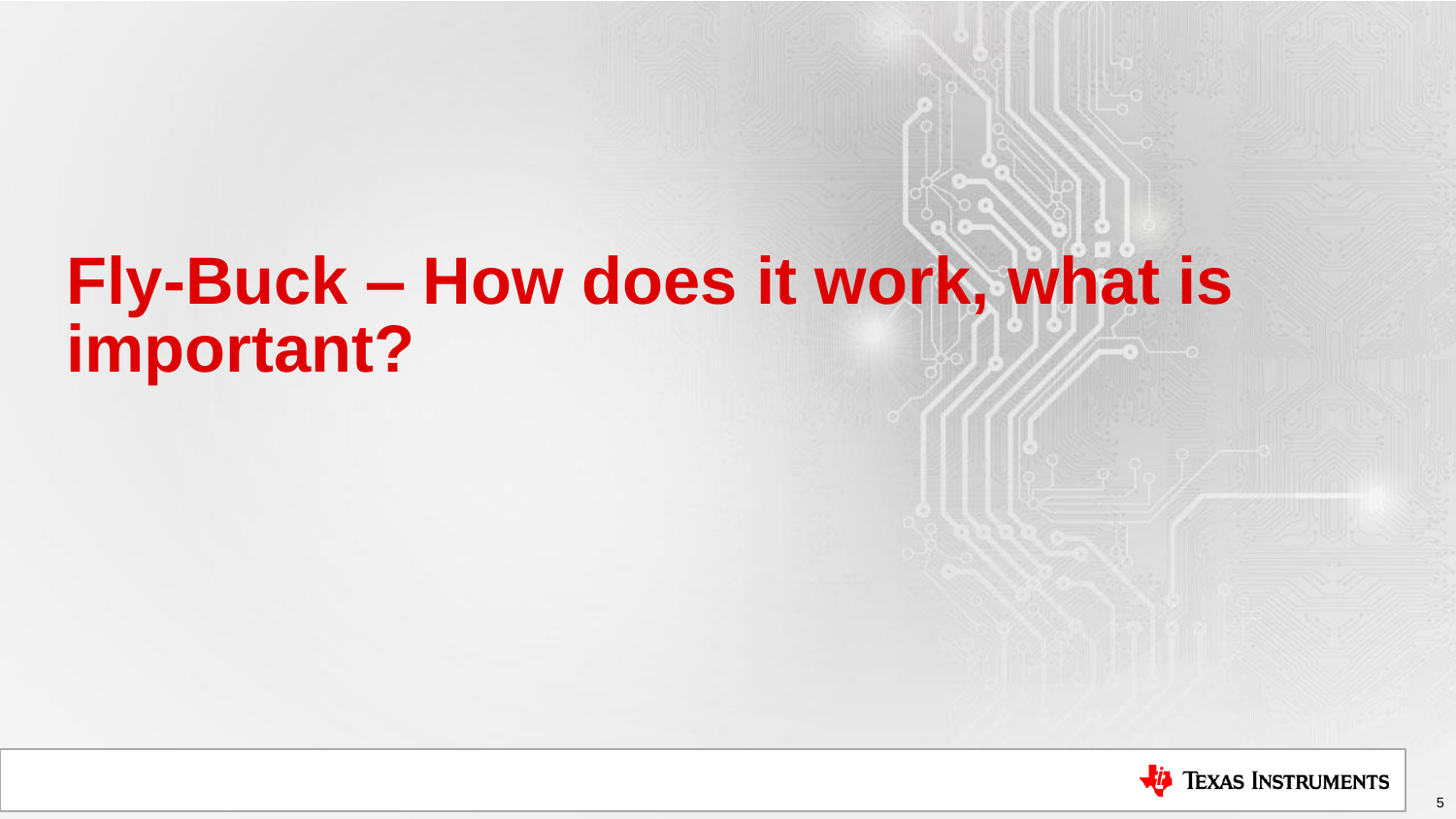# **Topology**



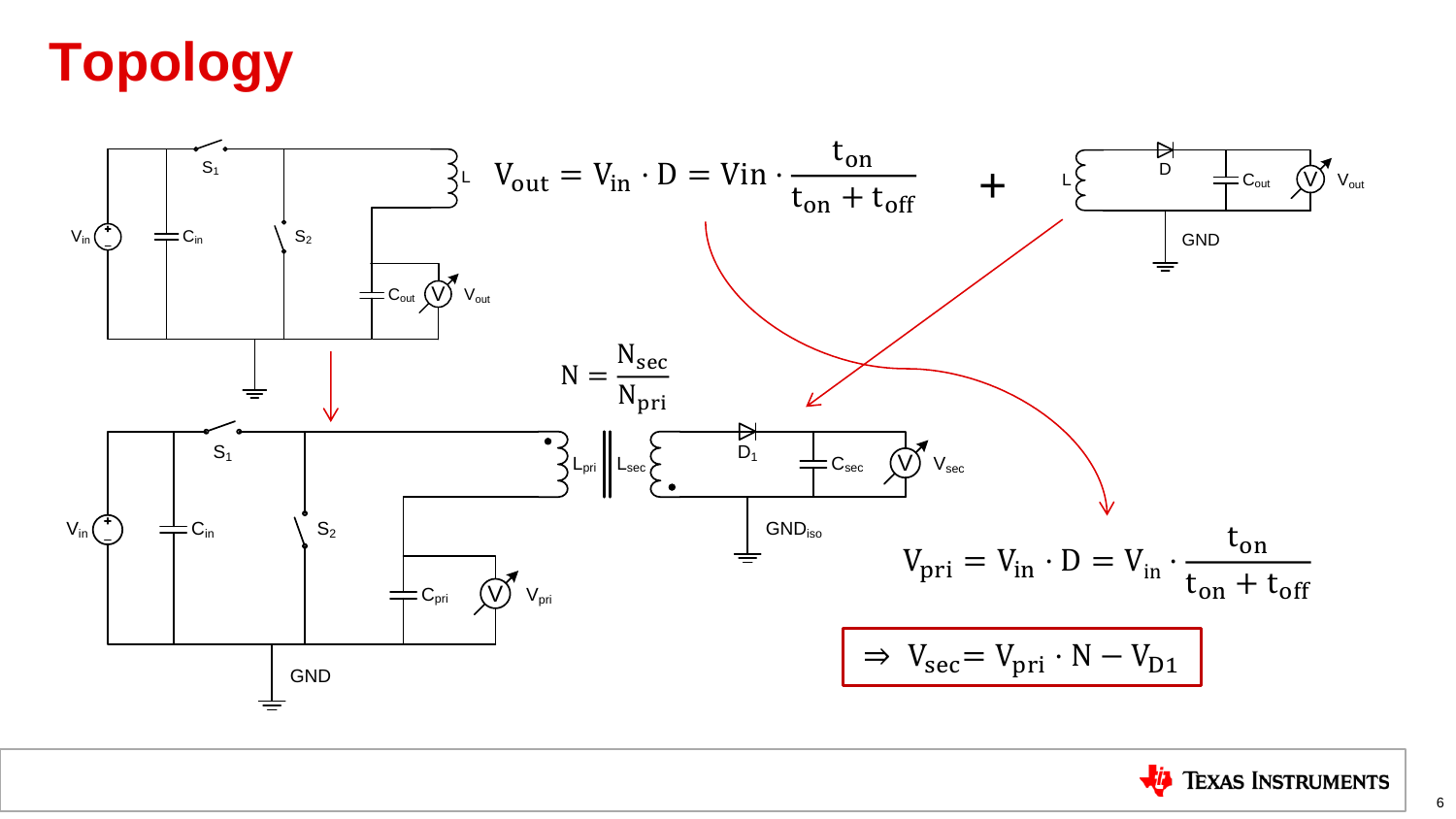### **Working Principle**



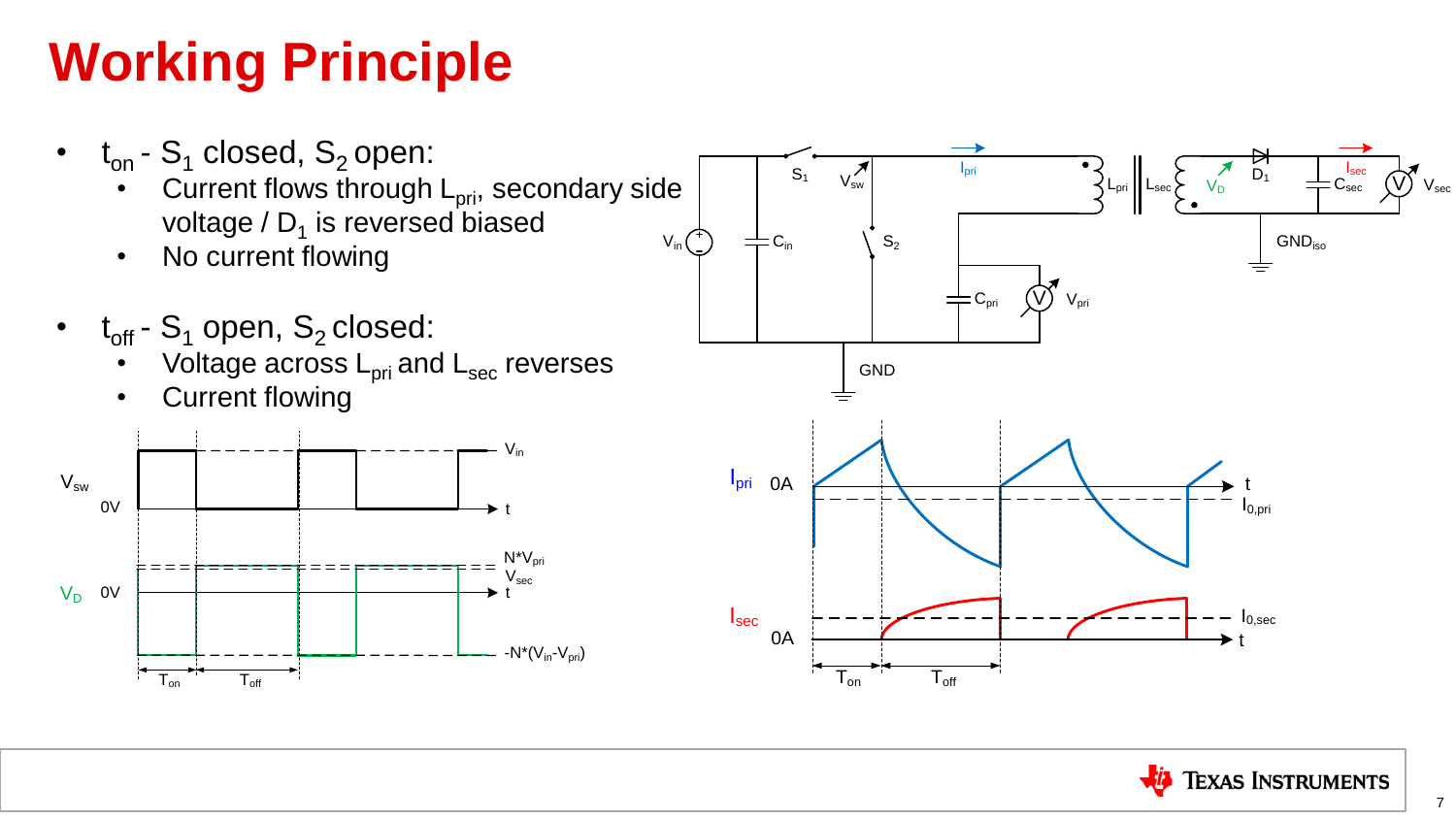### **Why duty cycles of 40-60% should be chosen**



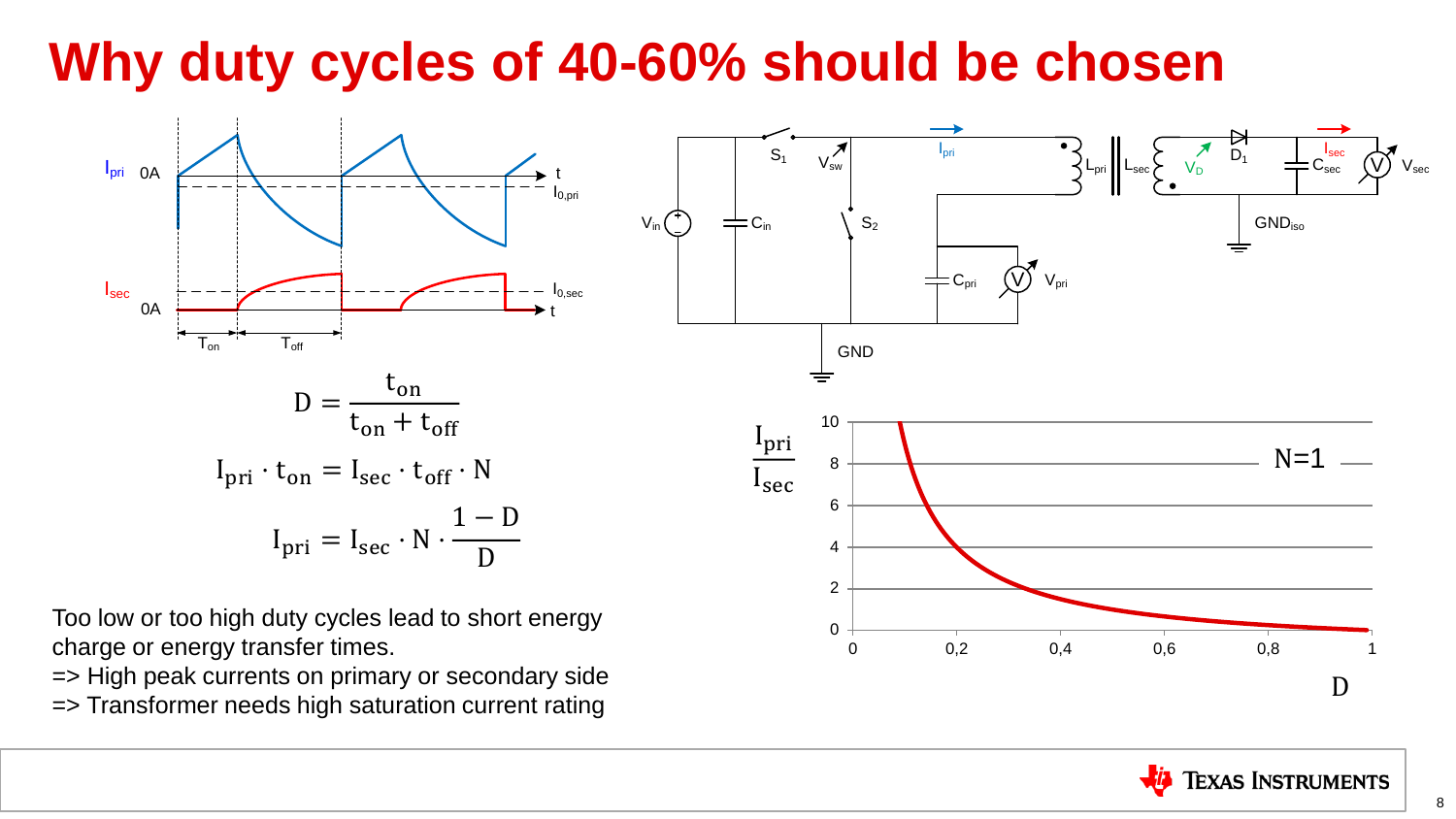### **Effects of Leakage Inductance**



Robert Kollman, [http://www.eetimes.com/author.asp?section\\_id=183&doc\\_id=1321055](http://www.eetimes.com/author.asp?section_id=183&doc_id=1321055)

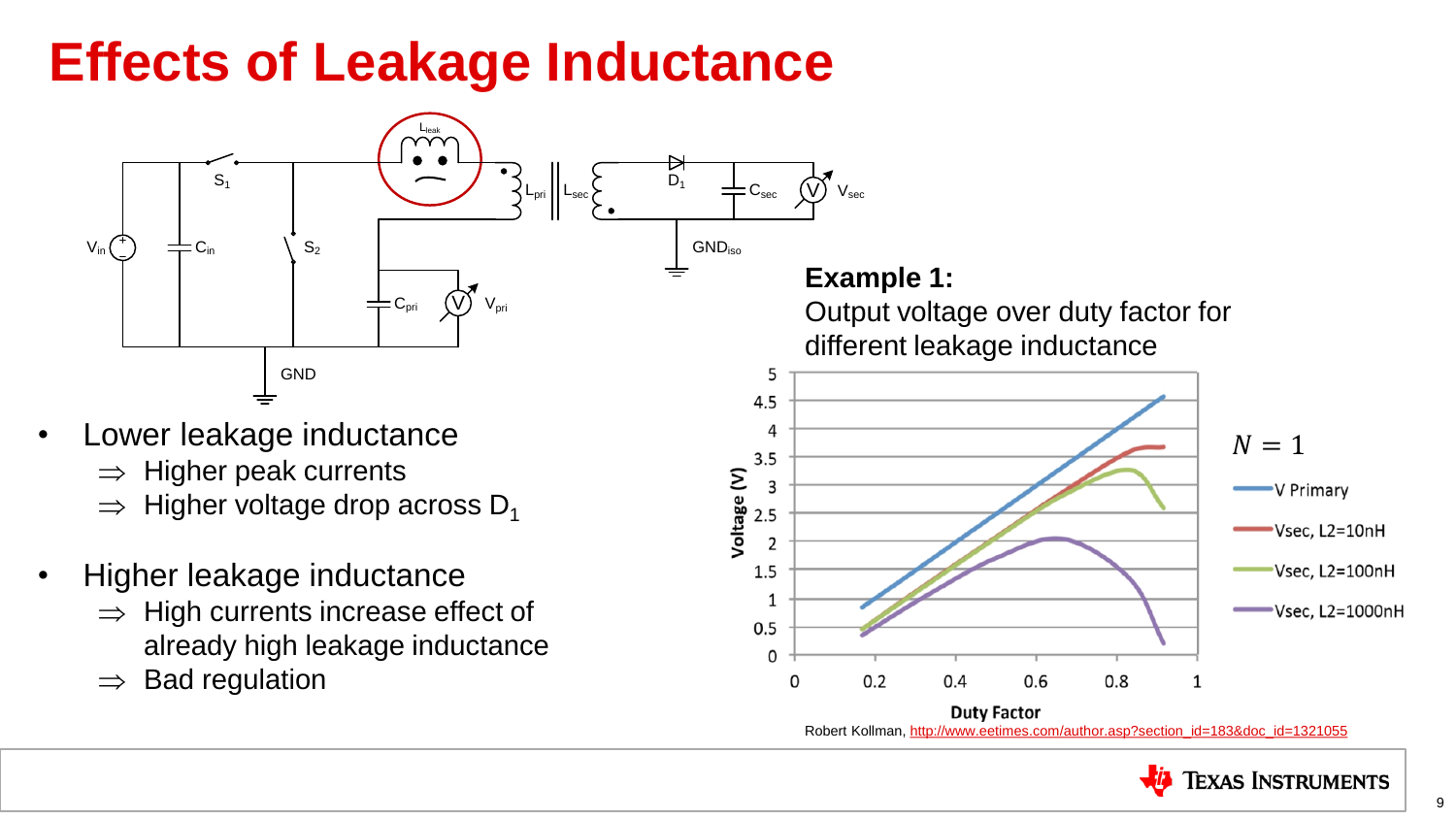### **Effects of Leakage Inductance**

### **Example 2:**

Peak currents for increasing leakage inductance  $\Rightarrow$  High leakage inductance leads to "too slow" system



Robert Kollman, [http://www.eetimes.com/author.asp?section\\_id=183&doc\\_id=1321055](http://www.eetimes.com/author.asp?section_id=183&doc_id=1321055) [http://www.diodes.com/\\_files/datasheets/ds30086.pdf](http://www.diodes.com/_files/datasheets/ds30086.pdf) , Fig. 2

### **Example 3:**

Voltage drop across diode for increasing forward current



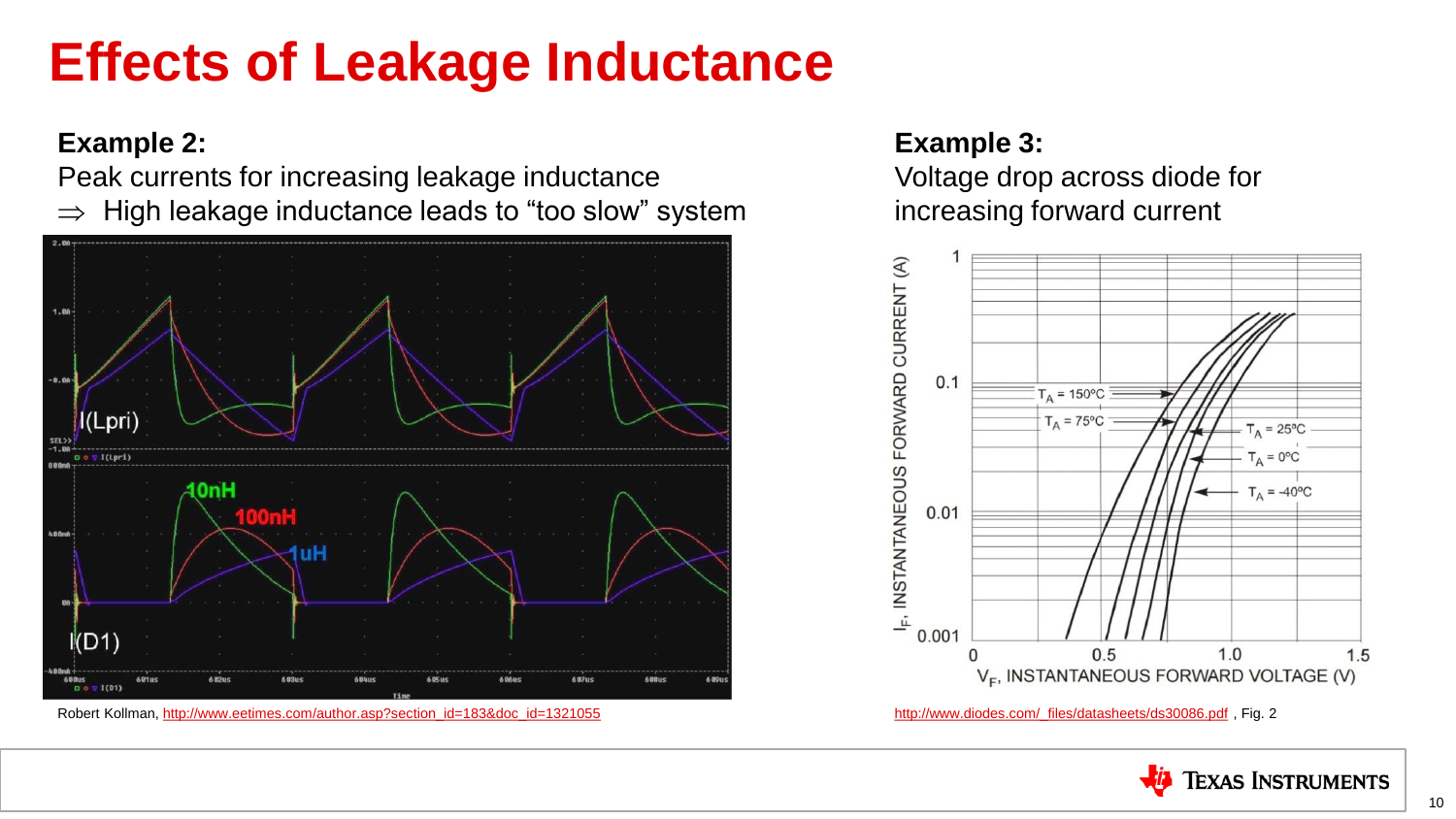## **Resources**

TI Information – Selective Disclosure

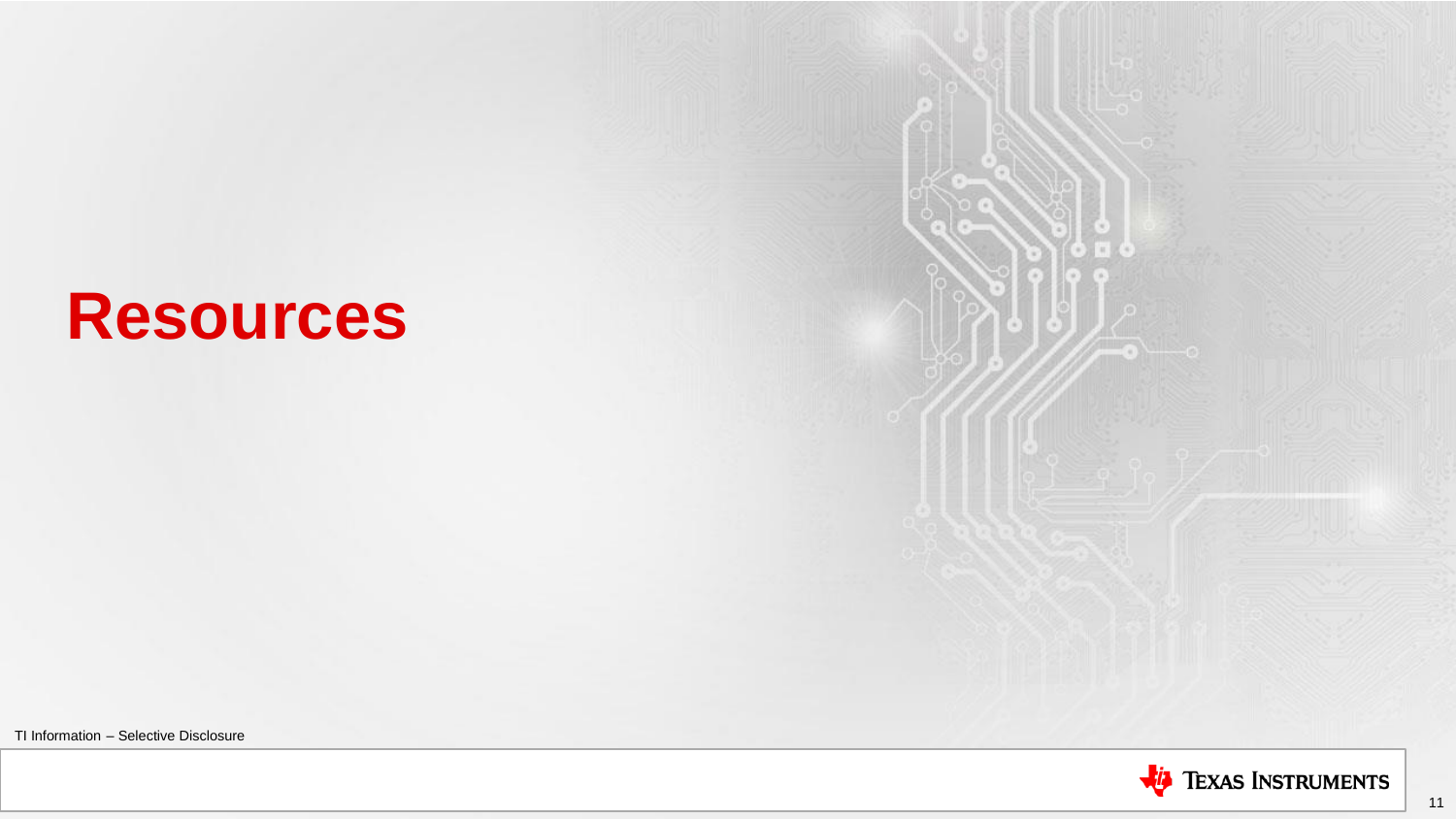# **LM5017 Fly-Buck: Top Industrial Applications**



- **Bias power from main bus**
- **+/- bias voltage rails**
- **Analog/digital I/O isolation**

### **TIDešigns**

- **PMP7993.1:** ±5V & ±15V outputs
- **PMP10535.1:** ±5V & ±12V, low profile
- **TIDA-00174:** IGBT driver bias for AC motor drive

**Smart Grid E-meters & Solar Inverters**





- **Bias power for RS485**
- **Bias power for PLC/Relay**
- **Inverter system bias supply TIDesians**
- **PMP9461:** Microinverter Gate Drive and System Bias
- **PMP9310:** Non-isolated offline power supply for E-meter

### **Other Industrial Power Supplies & E-bikes**





- **Power Modules: Digital PWM controller bias (UCD3k)**
- **eBikes: system bias supply**

#### **TIDešigns**

- **PMP4394:** 1W isolated SIP module
- **PMP8581:** 48Vin, synchronous buck power supply in TO-220 footprint

### **Further TI Designs**

- **Ultra-Small 1W, 12V-36V Iso Power Supply for Analog Prog Logic Controller Modules Reference Design (TIDA-00237)**
- **1W Isolated Power Supply with Planar Transformer Reference Design (TIDA-00688)**
- **Small Footprint Isolated Analog DC/DC Converter Reference Design (TIDA-00689)**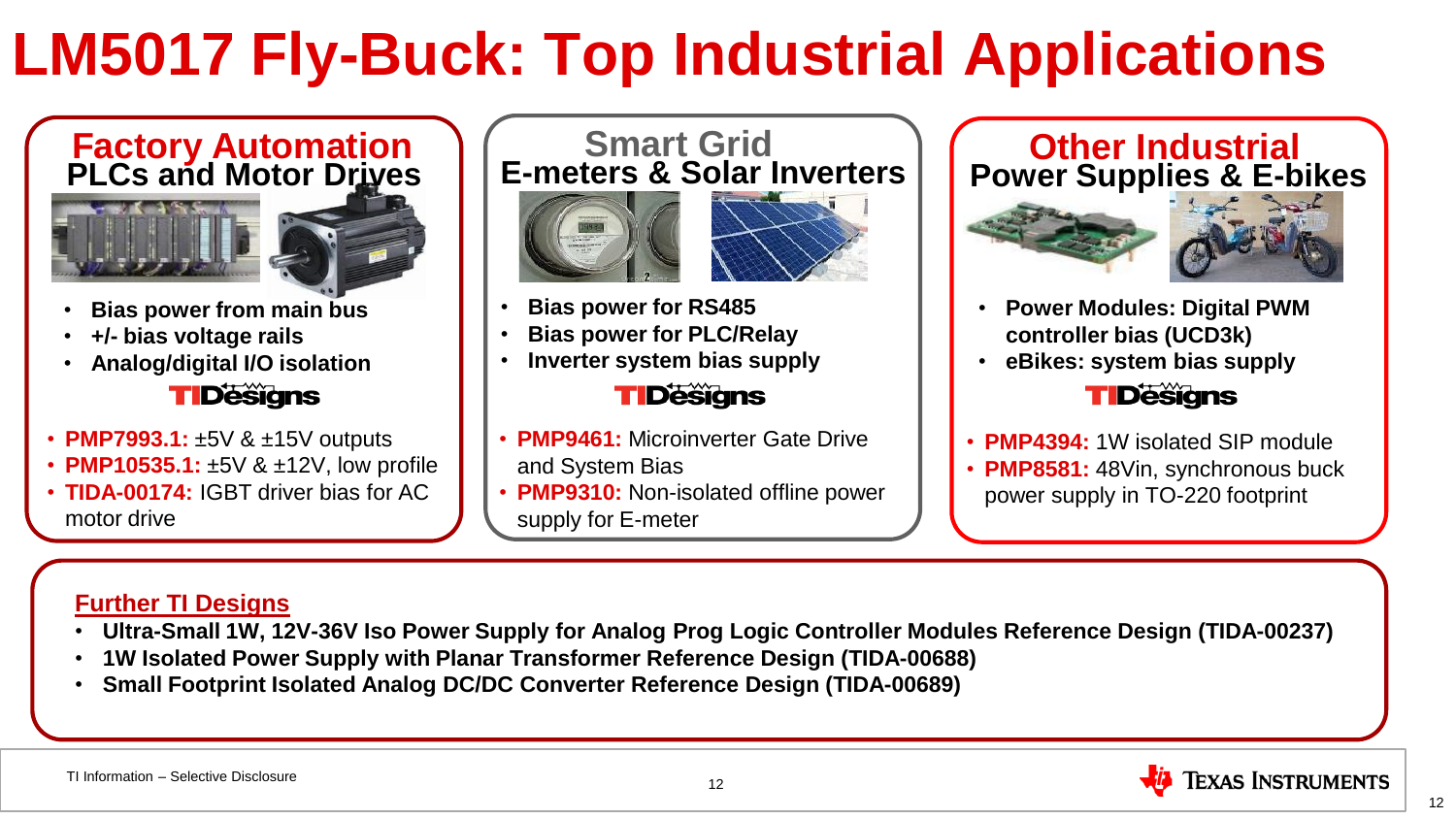# **LM5160A Fly-Buck Application-based TI Designs**



#### Application Needs

- 24V input bus typical
- 18-32V Vin range
- Isolated multiple outputs
- Up to 15W total output

### Reference Design

• Isolated triple output 5V@1A, +/-15V@200mA

#### Industrial PLCs **Industrial AC Motor Drive** IGBT Bias



#### Application Needs

- 24V input bus typical
- 18-32V Vin range
- Isolated multiple outputs
- Up to 15W total output

### Reference Design

• Isolated 8 outputs 15V/-8V@150mA for

 $3-10-10$ 

#### EV/HEV Bias



#### Application Needs

- 12V battery, 6-16Vin range
- Isolated single or multiple outputs
- Up to 6W total output

#### Reference Design

• 3 designs: Isolated +15V@150mA, -9V/150mA, and 5V/200mA for CAN bus

PMP10588

POE Powered IP Camera/IP Phone



#### Application Needs

- 48Vin typical
- 36-57V Vin range
- Isolated or non isolated 12V or 5V output
- Up to 12W output power

#### Reference Design

• 12W POE solution LM5160+TPS2378





13